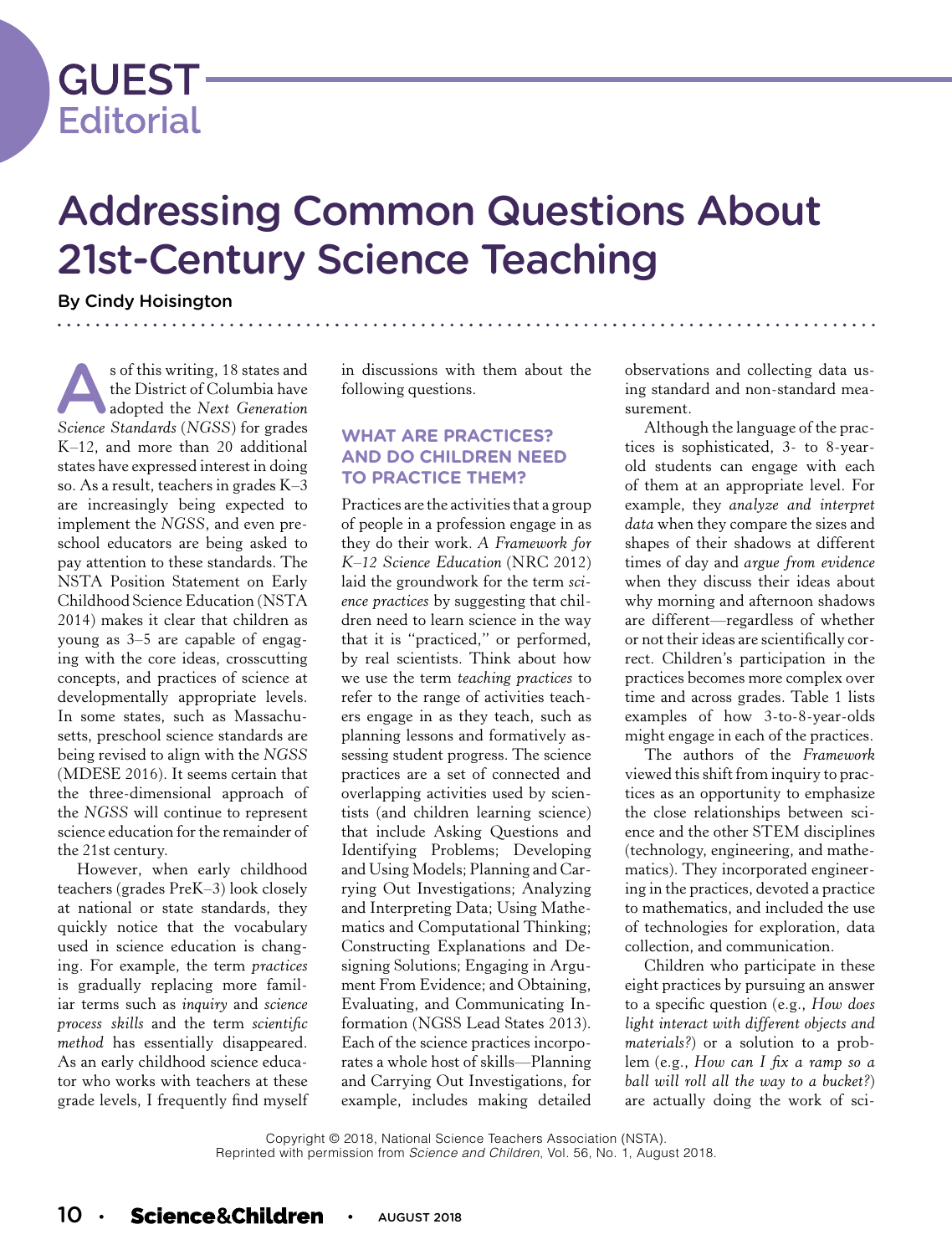entists. In the process, students are introduced to the idea that science is a vibrant, collaborative, and communicative endeavor, not an isolated body of knowledge to be ingested and memorized. They are also introduced to engineering and the idea that de-

signing structures, tools, and systems to meet human needs and wants depends on a knowledge of science and mathematics and requires creativity, innovation, and perseverance. Opportunities to engage in these experiences early on also promote children's confidence and motivation related to doing and learning science.

And yes, it is great for children to "practice" the science practices as long as they are using them in the context of meaningful and interesting physical, life, and Earth/space

#### TABLE 1

#### How young children participate in the practices (Worth and Winokur 2016).

| K-12 SCIENCE AND ENGINEERING<br>PRACTICES (NGSS 2013)                  | <b>EXAMPLES OF WHAT YOUNG CHILDREN MIGHT DO</b>                                                                                                                                                                                                                                |
|------------------------------------------------------------------------|--------------------------------------------------------------------------------------------------------------------------------------------------------------------------------------------------------------------------------------------------------------------------------|
| Ask questions (science) and identify<br>problems (engineering)         | Notice, wonder, and raise investigable questions with support<br>(science) and notice problems or needs that arise during their<br>play or exploration (engineering).                                                                                                          |
| Develop and use models                                                 | Make representations of their science observations and ideas in<br>2D (drawing and painting) and 3D (structures, collage); demon-<br>strate what they did or observed during an exploration.                                                                                   |
| Plan and carry out investigations                                      | Generate ideas for new ways to explore a phenomenon or<br>topic; act on objects and materials in different ways or observe<br>living things over time; make and record observations; incor-<br>porate tool use for exploration and data collection including<br>digital tools. |
| Analyze and interpret data                                             | Make comparisons; notice and describe similarities and differ-<br>ences; begin to look for and identify relationships and patterns.                                                                                                                                            |
| Use mathematics and computational<br>thinking                          | Use mathematics in data collection; use mathematical vocabu-<br>lary to describe phenomena, make comparisons, and express<br>relationships and patterns.                                                                                                                       |
| Construct explanations (science) and<br>design solutions (engineering) | Make claims and generate ideas about how and why things<br>happen the way they do based on evidence (science) and<br>design and redesign a solution that solves a problem or meets<br>a need (engineering).                                                                    |
| Engage in argument from evidence                                       | Compare and contrast observations, experiences, and ideas<br>with others; share claims and evidence.                                                                                                                                                                           |
| Obtain, evaluate, and communicate<br>information                       | Document and share data, observations, experiences, and<br>ideas; use books and digital media as resources; use new<br>vocabulary to describe phenomena and findings.                                                                                                          |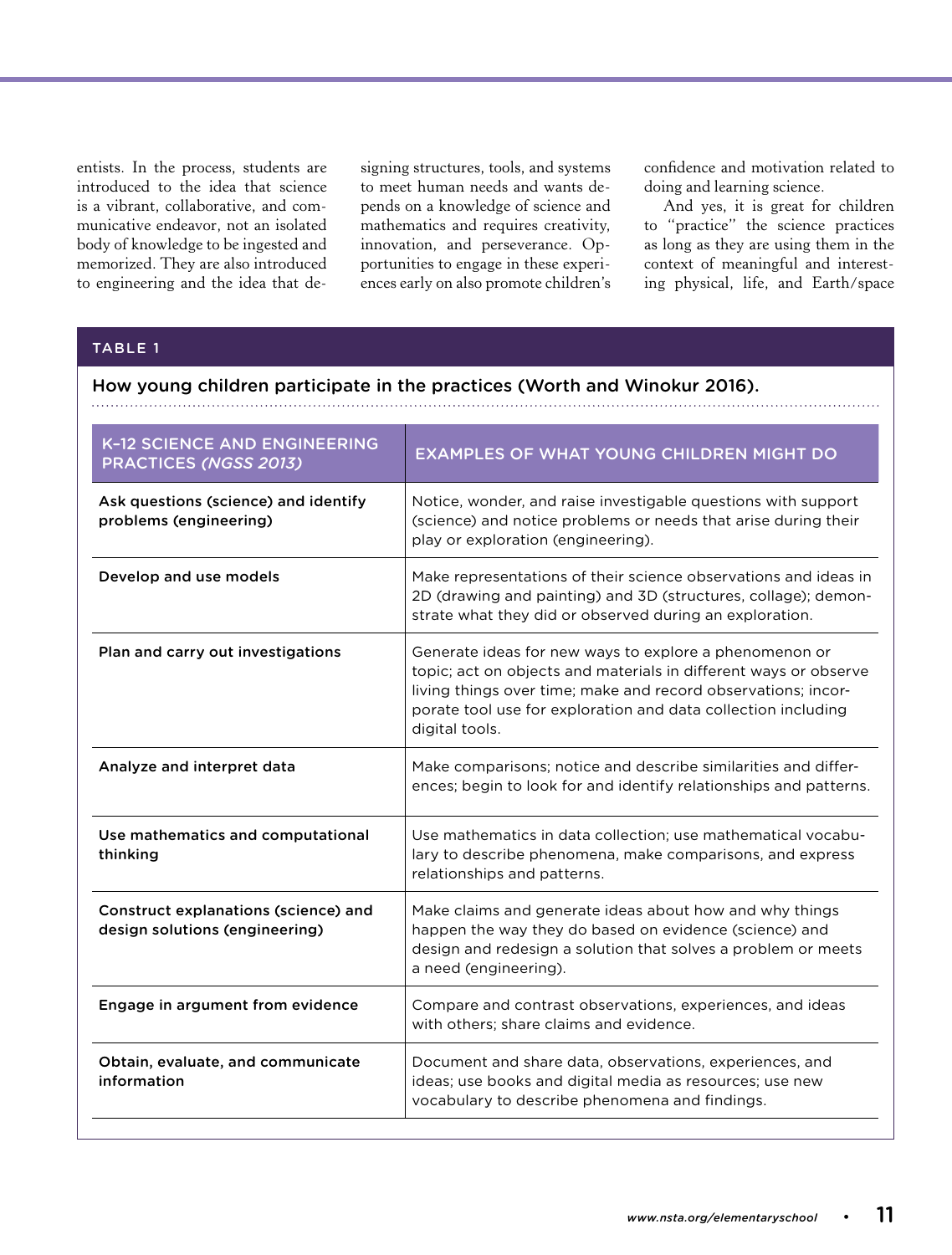science investigations (e.g., creating structures; playing with light and sound; exploring plants and animals; and experiencing different types of weather). After all, practice is what enables us to get better at something, and that includes doing science!

### **WHAT EVER HAPPENED TO SCIENTIFIC INQUIRY?**

*Scientific inquiry* is the process of seeking knowledge about the natural world by asking for information, using resources, or doing firsthand investigations. It incorporates many skills such as asking questions, making predictions, exploring, observing, recording, and interpreting data.

However, if you ask a group of 10 teachers what *inquiry* means, you are likely to get 10 different answers. Even researchers have a tough time assessing inquiry because it can look so different from one classroom to the next (Harlen 2013). The practices make the science inquiry process more concrete and pinpoint the specific activities preK–12 children should be participating in when they do science. Focusing on the eight practices also helps us avoid the temptation of viewing the scientific method as the only way to do science (more about that later).

*Inquiry* also describes an approach to teaching and learning science—and other content—that is learner-centered rather than teacher-directed. This approach is beautifully compatible with the practices because it seats the child in the role of active investigator and thinker rather than passive recipient of science information. In an inquiry-based unit the teacher might plan experiences related to an essential question such as, *How do the building materials and the design of a structure affect its strength and stability?* In one lesson the teacher might introduce several different types of blocks and ask students, *How might* 

*we use these blocks to make a tall stable tower?* During the exploration, the teacher can scaffold individual skills in context. For example, the teacher might introduce standardized measurement as children explore questions like *How will we measure the heights of our towers?* and *How will we decide if our towers are stable or not?*

Keeping the inquiry process in mind also reminds us that individual practices are not meant to be used or applied in isolation any more than inquiry skills are. Children can only construct explanations if they have data from multiple investigations to analyze and interpret. They can only argue from evidence if they have observations to share and compare. The practices "hang together" and children need opportunities to use all of them over the course of a unit of study (although they probably won't use all of them in one investigation).

### **HOW ARE THE PRACTICES DIFFERENT FROM SKILLS?**

Supporting children's skills development (including physical, social/ emotional, cognitive, and language/ literacy skills) has historically been a focus of early childhood education. Thus, the term *skills* is deeply embedded in our teacher vocabulary. There is also a tendency to distinguish between skills (what children are able to do) and content (what children know or understand) and to evaluate them separately. The science practices require teachers to acknowledge higher-level cognitive skills and children's thinking, reasoning, and problemsolving capacities, and to focus more intently on promoting them *in the service of* building children's science understanding. These higher-level thinking skills are integral to a 21stcentury education but have previously been missing from many early childhood curricula and standards

that reference inquiry (NEA 2012). They are also increasingly important for promoting the scientific literacy of all our students, not only those who will choose science as a career.

The practices focus our attention on promoting children's scientific thinking rather than on skills or facts that can be easily taught in a single activity (e.g., how to hold a hand lens properly or count the numbers of legs on an insect). However, each practice incorporates opportunities to support discrete skills across the domains. Children may, for example, use large motor skills as they investigate their shadows; social/emotional skills as they listen to their peers' ideas about how balls roll; and language and literacy skills as they talk, draw, and write about their plant observations.

The practices also emphasize that using science skills requires knowledge as well as know-how. For example, what do you need to know in order to formulate a good question for investigation? You need to know that a good science question is one that can realistically be investigated considering the space, time, and materials you have available and that will yield data to think and talk about and not just a *yes* or *no* answer. Questions such as *What animals live in the arctic?* and *Why do magnets stick to metal?* are valid scientific questions but are not good investigable questions for young children. Investigable versions of these questions might be: *How do the animals that live around our school move about, find food, and make homes?* and *What are the characteristics of magnetic objects compared to non-magnetic objects?* 

#### **HOW ARE PRACTICES RELATED TO SCIENTIFIC HABITS OF MIND?**

Habits of mind, sometimes called scientific attitudes or dispositions,